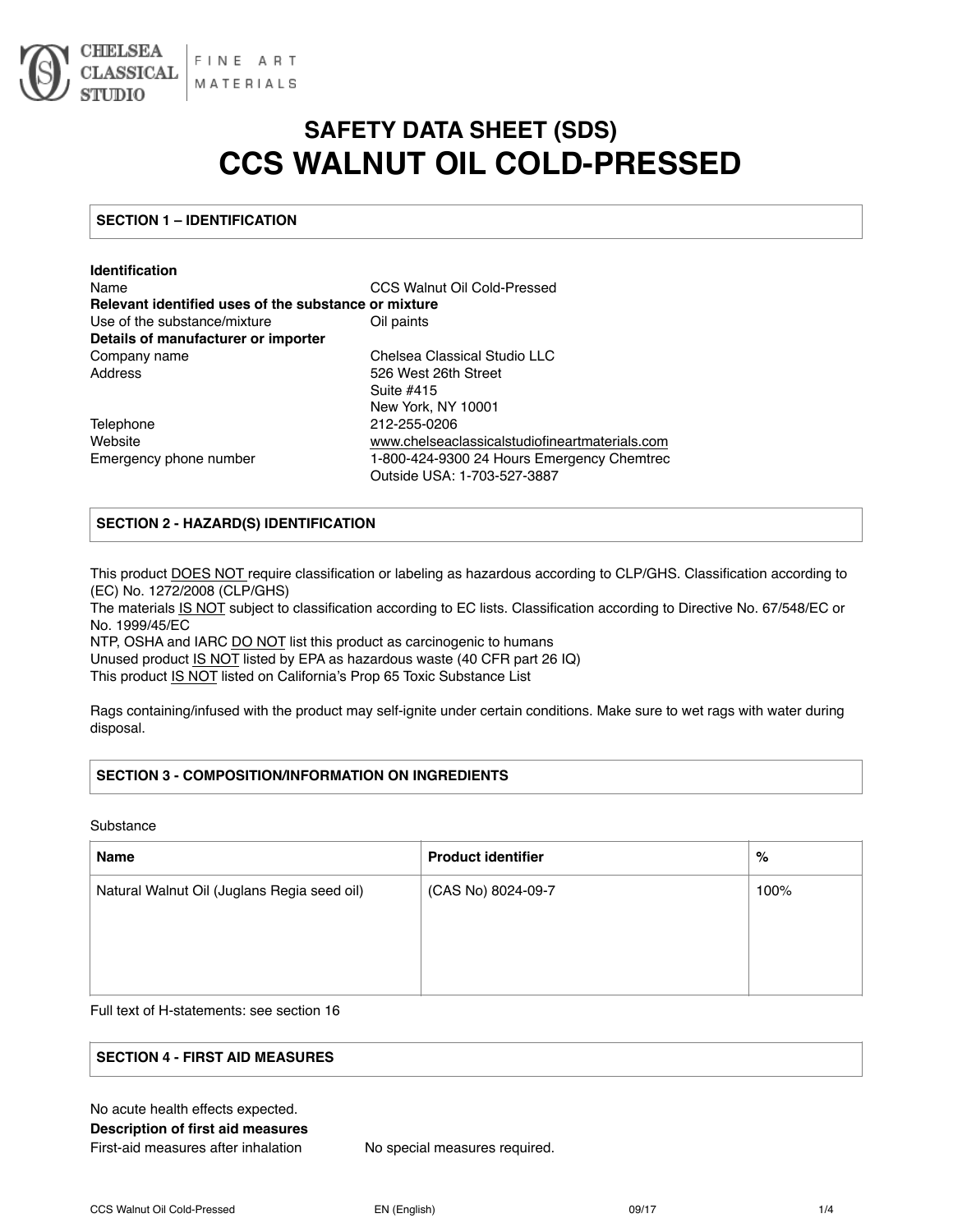First-aid measure after skin contact Wash skin with soap and water, rinse well with water. First-aid measures after eye contact Rinse immediately with plenty of water. First-aid measures after ingestion Rinse with water and drink lots of water to drink.

## **SECTION 5 - FIREFIGHTING MEASURES**

## **Extinguishing media**  Suitable extinguishing media Foam. Dry powder. Carbon dioxide. DO NOT apply strong water jet. **Special hazards arising from the substance or mixture**  Fire hazard **Example 20** Combustible material with low risk, it may burn or form inflammable mixtures when heated above flash point. Rags containing the substance may auto-ignite

### **SECTION 6 - ACCIDENTAL RELEASE MEASURES**

#### **Personal precautions, protective equipment and emergency procedures**

| General measures                 | Remove ignition sources. Surfaces may be slippery.                          |
|----------------------------------|-----------------------------------------------------------------------------|
| <b>Environmental precautions</b> | Prevent entry to sewers and public waters.                                  |
| Methods for cleaning up          | Contain with absorbent material such as sand or earth, dispose accordingly. |

#### **SECTION 7 - HANDLING AND STORAGE**

#### **Precautions for safe handling**

Precautions for safe handling Keep away from sources of ignition – No smoking. Keep container tightly closed. Avoid contact with eyes, skin and clothing. Soak rags in water and dispose of them properly. **Storage conditions Store away from heat.** 

under certain conditions. Forms carbon oxides and smoke in case of fire.

#### **SECTION 8 - EXPOSURE CONTROLS/PERSONAL PROTECTION**

| General                       |
|-------------------------------|
| <b>Respiratory Protection</b> |
| Ventilation                   |
| <b>Eve Protection</b>         |
| <b>Skin Protection</b>        |
| Other information             |

No exposure limits noted **None required None required None required** Barrier creams or suitable protective gloves Do no eat, drink or smoke during use

#### **SECTION 9 - PHYSICAL AND CHEMICAL PROPERTIES**

### **Information on basic physical and chemical properties**

| <b>Physical state</b>       | Liguid                                  |
|-----------------------------|-----------------------------------------|
| Appearance                  | Liguid                                  |
| Color                       | Yellow                                  |
| Odor                        | Characteristic low odor                 |
| Boiling point               | $>662^{\circ}F$ (350°C)                 |
| Flash point                 | $>200^{\circ}$ F (129 $^{\circ}$ C)     |
| Relative evaporation rate   | No data available                       |
| Flammability (solid, gas)   | No data available                       |
| <b>Explosive limits</b>     | No data available                       |
| <b>Explosive properties</b> | No data available                       |
| Oxidizing properties        | Oxidizing                               |
| Density                     | $0.915 - 0.919$ g/cm3 (20 $^{\circ}$ C) |
| Solubility                  | Insoluble in water                      |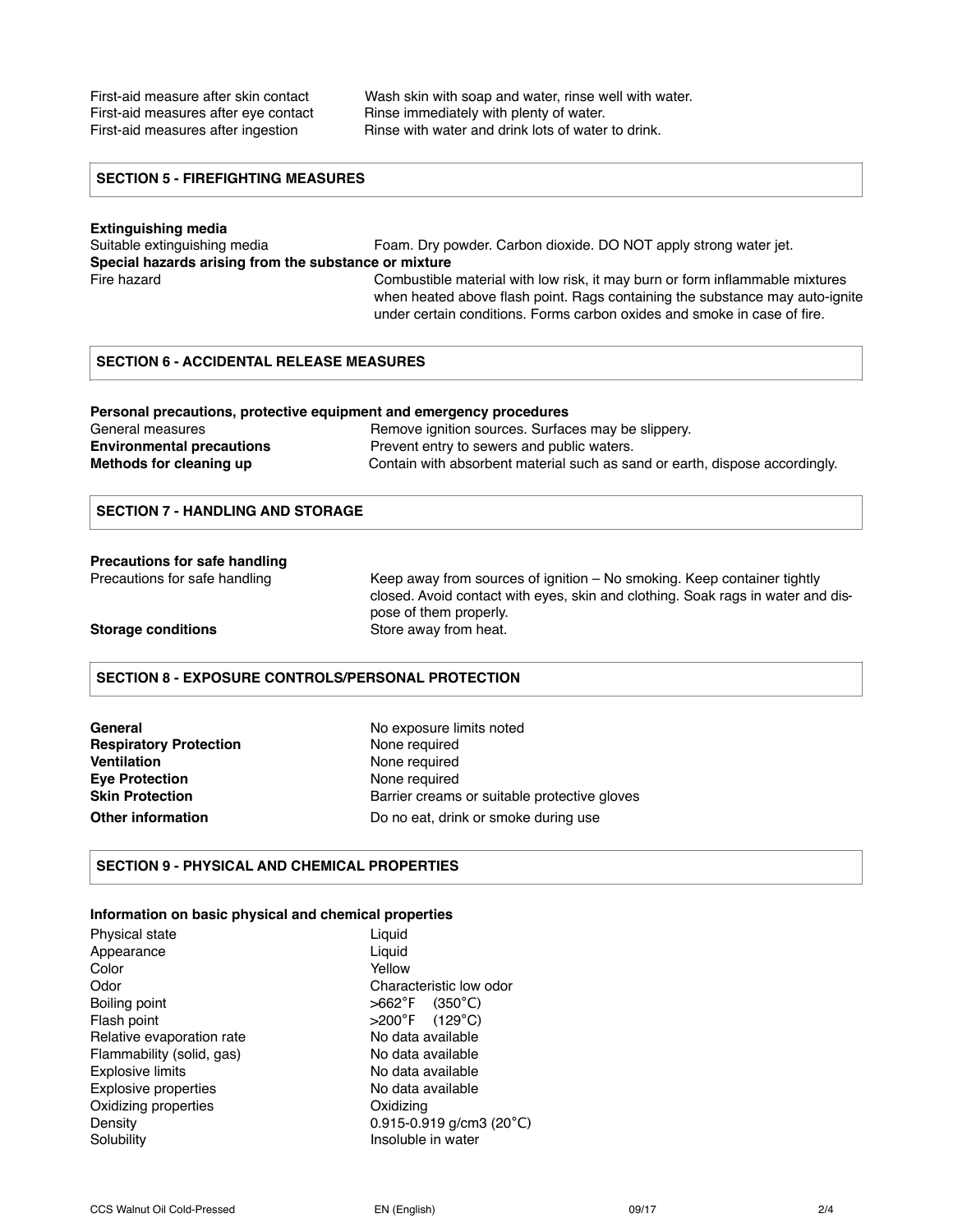## **SECTION 10 - STABILITY AND REACTIVITY**

| Reactivity                         | Not classified as aggressive. Oxidation with oxygen. Formation of free acids.                                                    |
|------------------------------------|----------------------------------------------------------------------------------------------------------------------------------|
| Chemical stability                 | Stable under normal conditions. Avoid air and oxidizers.                                                                         |
| Possibility of hazardous reactions | Reacts with oxidizing agents.                                                                                                    |
| Conditions to avoid                | Extremely high temperatures. Open flame. Overheating. Heat. Sparks. Com-<br>bustible materials. Possible spontaneous combustion. |
| Incompatible materials             | Strong oxidizing agents.                                                                                                         |
| Hazardous decomposition products   | Carbon monoxide and dioxide, fumes and irritant gases.                                                                           |

## **SECTION 11 - TOXICOLOGICAL INFORMATION**

| Information on toxicological effects |                                                                              |
|--------------------------------------|------------------------------------------------------------------------------|
| Carcinogenicity                      | Not considered carcinogenic.                                                 |
| <b>Inhalation</b>                    | No adverse effects due to inhalation are expected.                           |
| Acute toxicity                       | No acute health effects expected                                             |
| Reproductive toxicity                | This product is not expected to cause reproductive or developmental effects. |

## **SECTION 12 - ECOLOGICAL INFORMATION**

#### **Toxicity**

Ecology- general **Not considered hazardous to the environment**. It is biodegradable.

#### **SECTION 13 - DISPOSAL CONSIDERATIONS**

| Waste disposal recommendations |  |
|--------------------------------|--|
|                                |  |

Hazardous waste shall be managed responsibility. All entities that store, transport or handle hazardous waste shall take the necessary measures to prevent risks of pollution or damage to people or animals. Dispose in a safe manner in accordance with local/national regulations. Do not discharge into surface water.

#### **SECTION 14 - TRANSPORT INFORMATION**

#### **Department of Transportation (DOT)**

**Transport by sea IMDG** Not regulated as dangerous goods Air transport (IATA) Not regulated as dangerous goods **ADG** Not regulated as dangerous goods **ADR** Not regulated as dangerous goods<br> **RID** Not regulated as dangerous goods

**Non-Bulk** In accordance with DOT Not regulated as dangerous goods Not regulated as dangerous goods

## **SECTION 15 - REGULATORY INFORMATION**

| US federal regulations    |  |
|---------------------------|--|
| <b>Water Hazard Class</b> |  |

Not regulated as dangerous goods 1, slightly hazardous for water